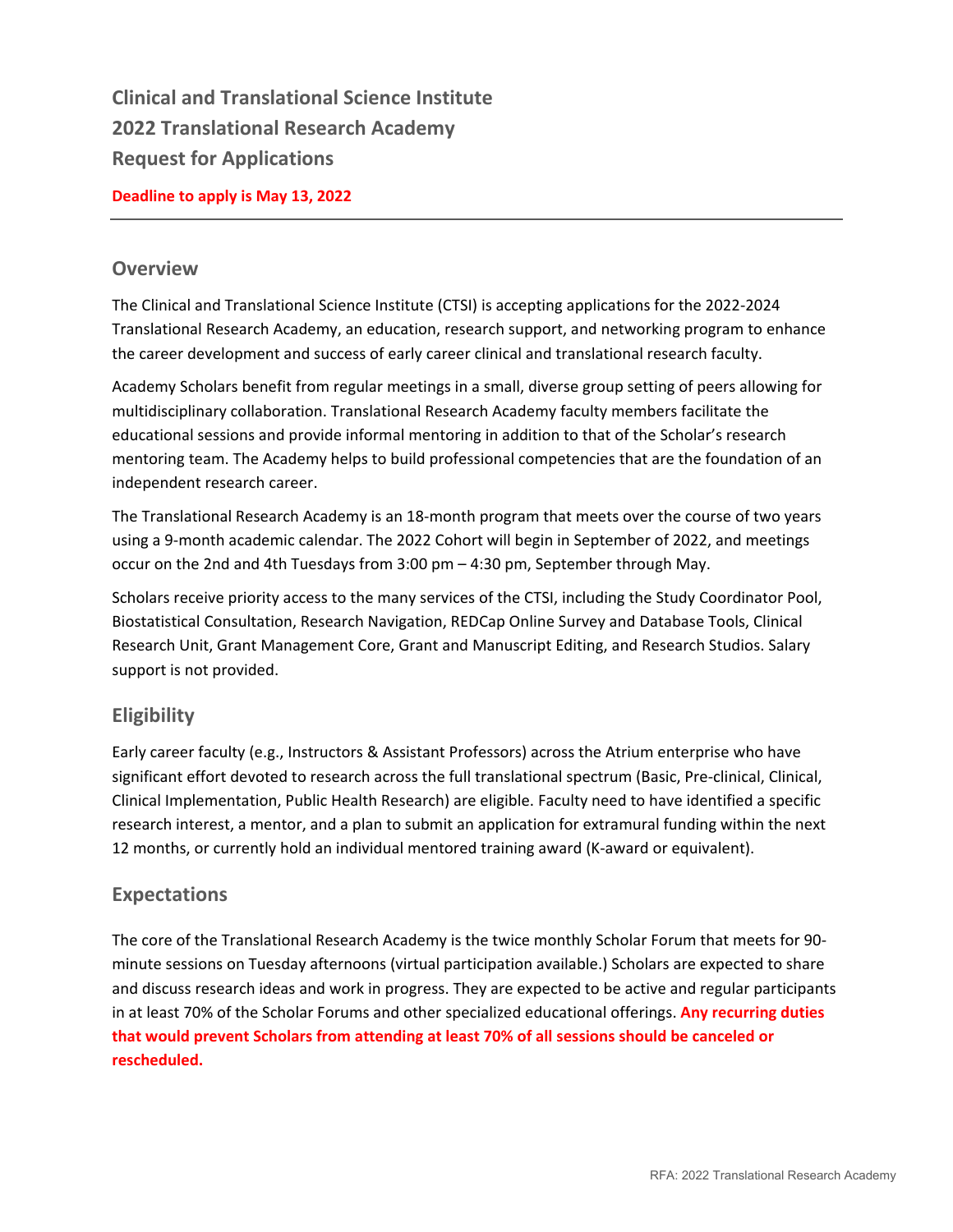Scholars will also be asked to periodically complete self-assessment tools and/or inventories, provide feedback for program evaluation and improvement, and report outcomes of academic productivity. Scholars agree to be contacted by CTSI regarding their activities in clinical and translational research for up to 15 years.

# **Application**

Applications to the Translational Research Academy must be submitted using the online form and are due by **Friday, May 13, 2022.**

Application Form:<https://redcap.link/TRA2022Cohort>

All applications will be reviewed by the Translational Research Academy faculty.

The following items will be required for your application:

### **Demographic Background**

- Name, Degrees
- Academic Title
- Department/Section
- Protected Time
	- What percentage of your effort is protected for research?
	- How many hours per week do you spend on research?
	- How is your protected time currently funded?
- Career Development or Training Grants
	- List any individual or institutional training grants which you are participating in or have received. Include funding source and date of award.
- Primary Mentor's Name, Degrees, Department
- Mentoring Team Members' Names, Degrees, Departments

#### **Current Clinical and Translational Science Research Interests and Activities**

Describe your current clinical and translation science research interests and research-related activities. (One page maximum.)

#### **Areas for Professional Development**

Describe training you need to become a successful independent investigator. (Half page maximum.)

#### **Research Plan**

Explain your strategy to obtain your first independent research or career development grant. Applicants who already have a career development award should discuss their strategy for transitioning to independent funding. (One page maximum.)

Address the following components, to the extent possible: